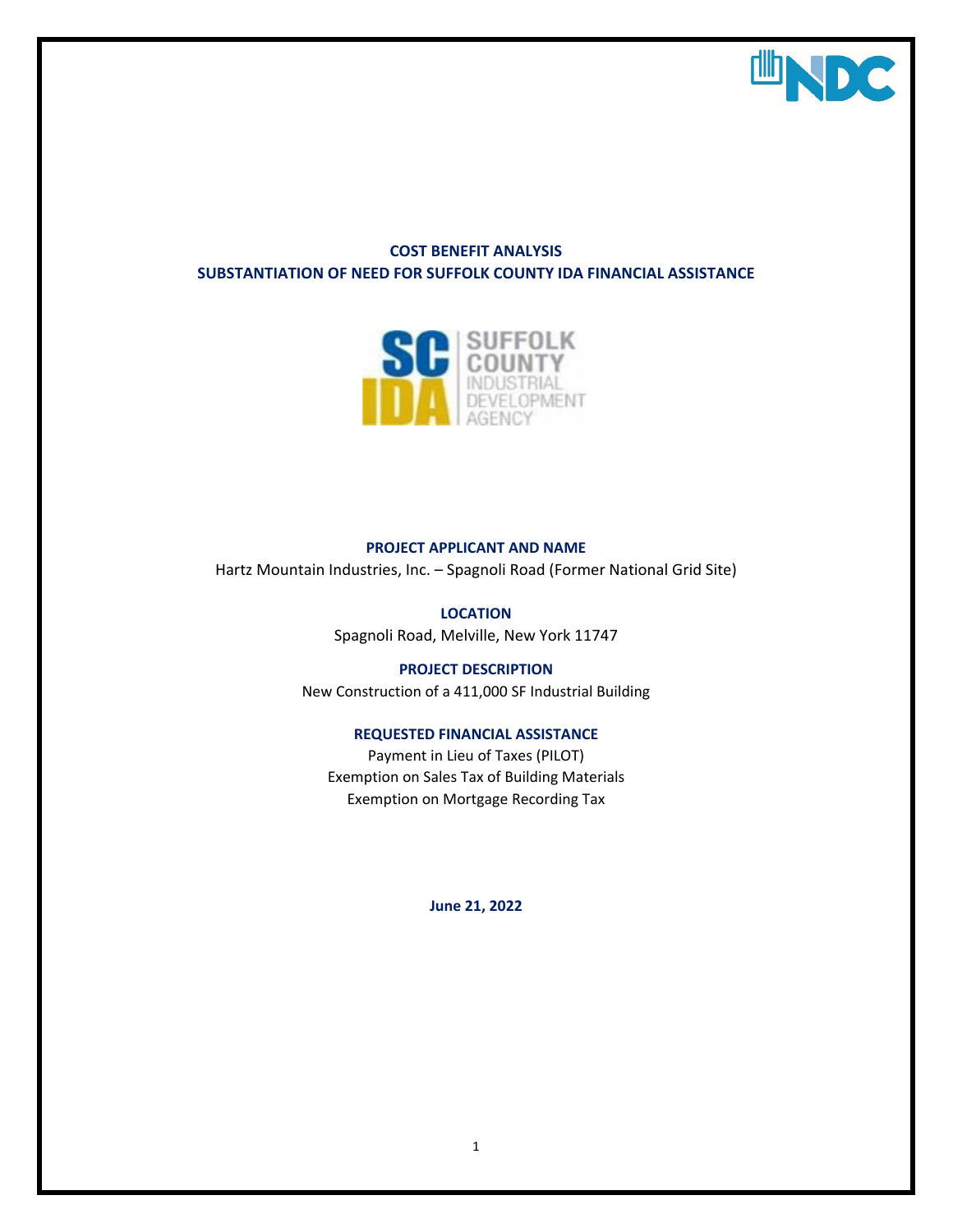

The National Development Council ("NDC") has an on-going engagement with the Suffolk County Department of Economic Development and Planning (the "County"). NDC is a national not-for-profit economic development entity that provides development finance advisory services to municipalities throughout the country. NDC is routinely requested to analyze financial structures of proposed developments and determine the appropriateness of direct financial assistance or incentives. As part of the contract with the County, Suffolk County Industrial Development Agency (the "IDA") occasionally requests NDC to review applications for tax assistance. The purpose of this memo is to describe NDC's project understanding and findings regarding the proposed Hartz Mountain Industries, Inc. project.

## **I. PROJECT SUMMARY**

Hartz Mountain Industries, Inc. (the "Applicant" and "Developer") submitted a Uniform Joint Application for tax assistance in April of 2021. The application requests a sales tax exemption, a mortgage recording tax exemption, and a payment in lieu of taxes ("PILOT").

The Developer proposes to construct a new 411,000 square foot warehouse building on the vacant 31.32 acre former National Grid site on Spagnoli Road in Melville, NY. The new building will be leased to third party tenants and used for manufacturing, warehousing, and distribution operations. The applicant has not secured signed tenants and the development is considered speculative. There is a vast shortage of modern industrial and warehouse commercial space in Suffolk County. If fully occupied, the development is expected to generate 225 full-time equivalent ("FTE") construction jobs and 250 full-time jobs during annual operations.

Founded in 1966, Hartz Mountain Industries focuses on industrial and multifamily assets in major East Coast markets, specifically New York, New Jersey, Pennsylvania, and Maryland. The Developer has received IDA assistance previously for a commercial industrial building located at 235 Pinelawn Road in Melville, NY.

## **II. SOURCES & USES**

The development will be financed with a conventional debt (65%) and equity (35%). The sources and uses are summarized below.

| <b>USES OF FUNDS</b>    |                      | %   | Costs/SF |
|-------------------------|----------------------|-----|----------|
| Acquisition             | \$37,001,000         | 38% | \$90     |
| Construction            | \$57,375,000         | 58% | \$140    |
| Soft Costs              | \$4,000,000          | 4%  | \$10     |
| <b>TOTAL</b>            | \$98,376,000<br>100% |     | \$239    |
|                         |                      |     |          |
|                         |                      |     |          |
| <b>SOURCES OF FUNDS</b> |                      | %   |          |
| Debt                    | \$63,900,000         | 65% |          |
| Equity                  | \$34,476,000         | 35% |          |

The budget of \$98,376,600 is equivalent to \$239 per square foot. This is considered high for a commercial industrial building. The developer attributes the excessive costs to high land costs and soaring increases in construction material due to supply chain shortages.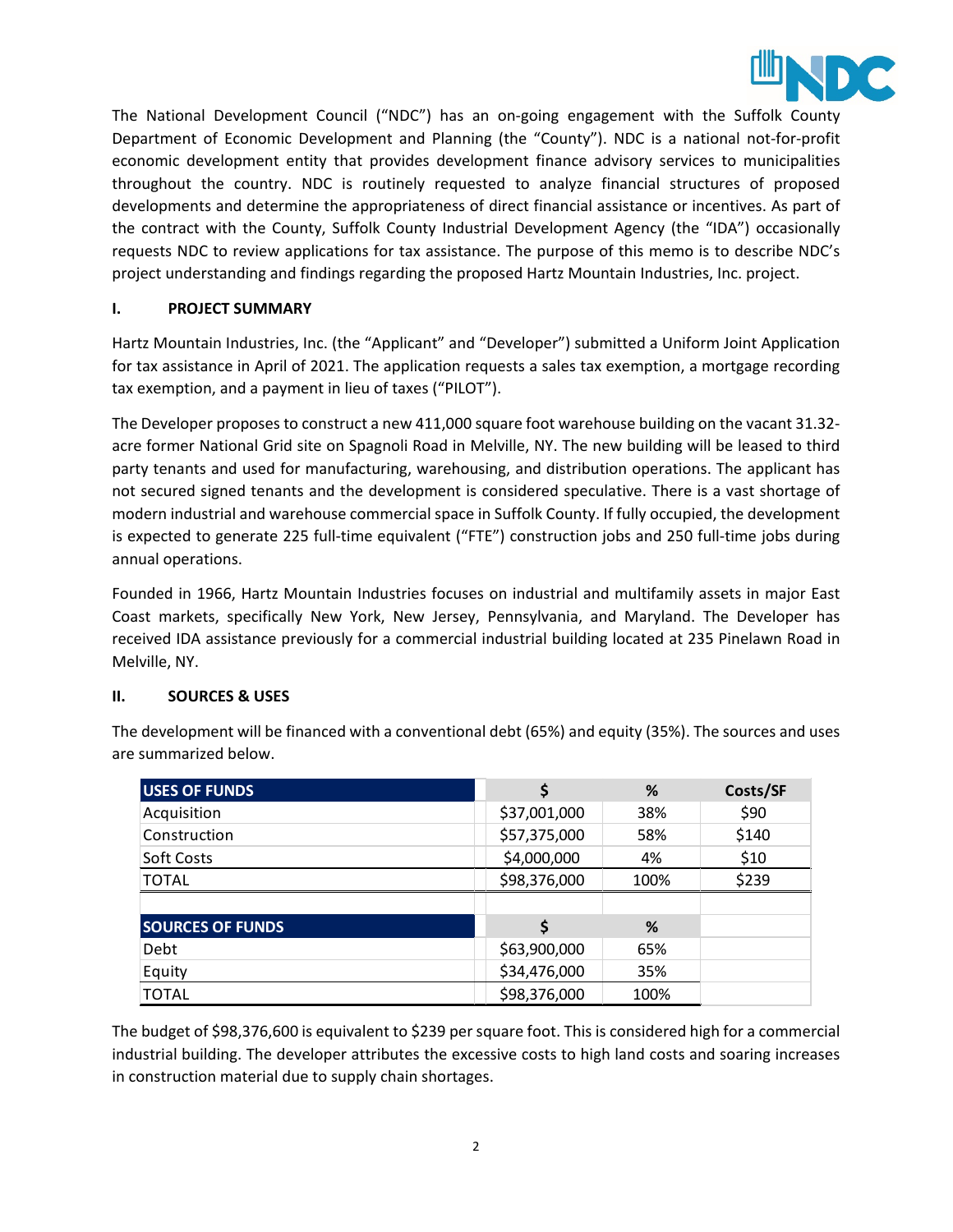

### **III. SUMMARIZED BENEFITS PACKAGE**

The Tax Benefit Summary below includes the PILOT as recommended as part of this analysis, as well as the estimated materials sales tax and mortgage recording tax exemptions.

| <b>TAX BENEFIT SUMMARY</b>        |                |  |                                          |              |  |  |  |
|-----------------------------------|----------------|--|------------------------------------------|--------------|--|--|--|
| <b>IDA RELATED PROPERTY TAXES</b> |                |  | <b>SALES TAX EXEMPTION</b>               |              |  |  |  |
| <b>Current Taxes</b>              | \$163,905      |  | <b>Construction Cost</b>                 | \$57,375,000 |  |  |  |
| As Complete Taxes @ 2022 rate     | \$1,101,766    |  | % Attributed to Material                 | 60%          |  |  |  |
| Multiplier                        | 6.72 x         |  | Value of Building Materials              | \$34,425,000 |  |  |  |
| PILOT Over 15 Year Term           | \$11,321,361   |  | Sales Tax Rate                           | 8.625%       |  |  |  |
| <b>PILOT Savings Over Term</b>    | (55, 205, 129) |  | Value of Exemption on Building Materials | \$2,969,156  |  |  |  |
|                                   |                |  |                                          |              |  |  |  |
| <b>MORTGAGE RECORDING TAX</b>     |                |  |                                          |              |  |  |  |
| Mortgage                          | \$63,900,000   |  |                                          |              |  |  |  |
| Mortgage Recording Tax            | 0.75%          |  |                                          |              |  |  |  |
| Value of Exemption                | \$479,250      |  |                                          |              |  |  |  |

The PILOT schedule, as detailed in Appendix 1 on page 6, commences at a 65% abatement in the the first operating year, after which it phases in at 4.0% annually over the balance of the 15-year period. The PILOT paid during the term is equivalent to 69% of full taxes. The PILOT schedule is consistent with the IDA's Uniform Ta Exemption Policy (UTEP) for a project having substantial economic impact, creating jobs, and repurposing an underutilized and/or vacant site.

## **IV. SUMMARY OF NDC ANALYSIS**

NDC assembled the following stabilized operating pro forma (year 2) mostly based upon the following developer assumptions.

- Base rent of \$20/SF. The applicant reports that is establishes the base rent at \$20/SF in order to cover its high development costs of the proposed facility.
	- o The \$20/SF is a premium rent (as much as 33%) for industrial/warehouse space, as both the applicant's Fiscal and Economic Impact Report and industry professionals peg the market rate base rent in the \$15/SF range.
- Real estate taxes/PILOT being passed on to tenants.
- Other operating expenses (insurance, utilities, maintenance) being passed on to tenants.
- Building covering repair replacement reserve and management, estimated to be \$3/SF, being passed on to tenants.
- Permanent debt terms at 5% interest and 20-year amortization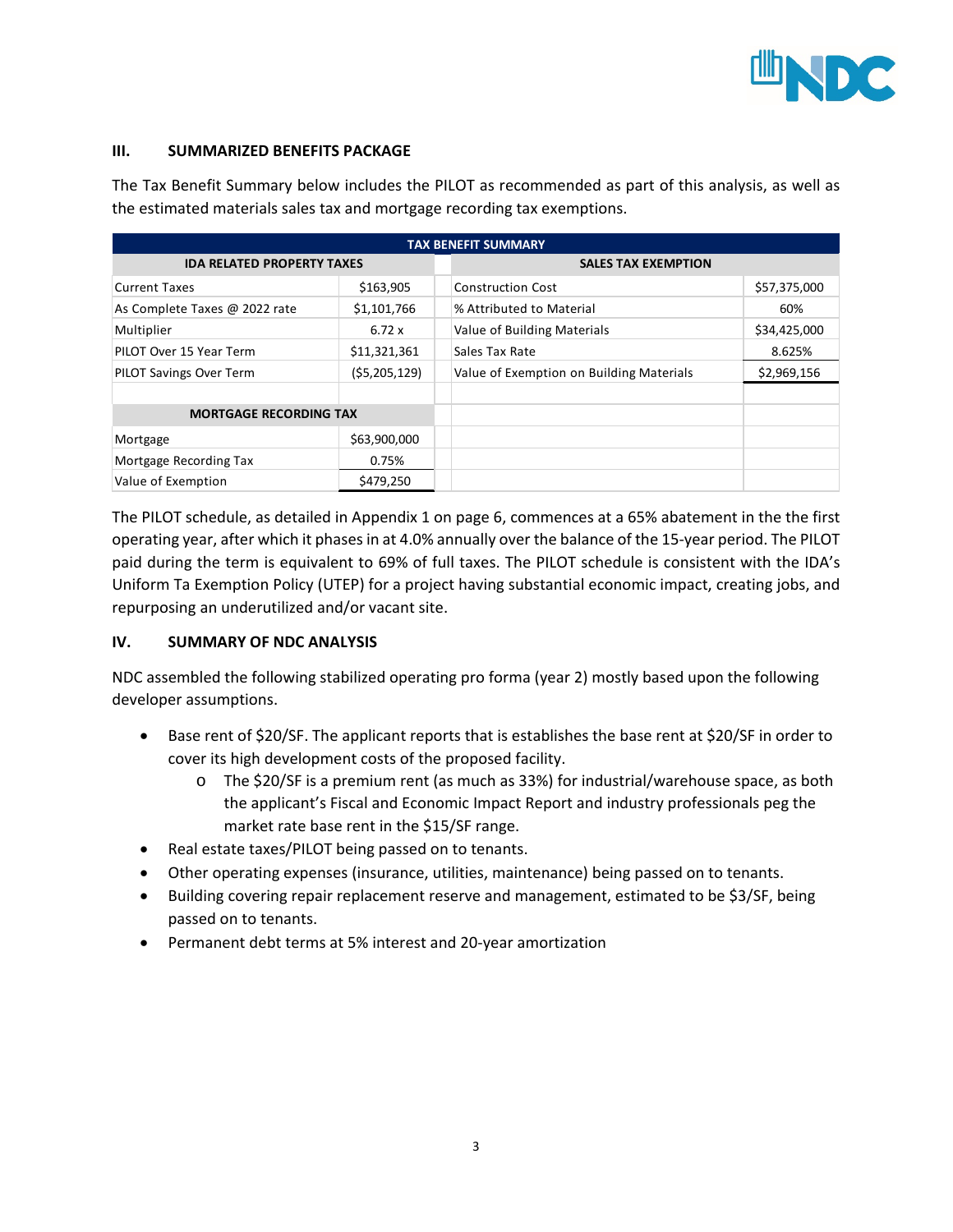

| STABILIZED OPERATING PRO FORMA (YEAR 2)           | <b>WITHOUT PILOT</b> |         | WITH PILOT (2nd year) |         |               |
|---------------------------------------------------|----------------------|---------|-----------------------|---------|---------------|
| Gross Income                                      | \$8,220,000          | \$20/SF | \$8,220,000           | \$20/SF |               |
| RE Taxes/PILOT                                    | \$1,101,766          | \$3/SF  | \$529,671             | \$1/SF  |               |
| Other Expenses Passed on to Tenants               | \$1,233,000          | \$3/SF  | \$1,233,000           | \$3/SF  |               |
| Gross Income                                      | \$10,554,766         | \$26/SF | \$9,982,671           | \$24/SF | 5.42% savings |
| Less Vacancy                                      | (5411,000)           |         | (5499, 134)           |         |               |
| <b>Effective Gross Rent</b>                       | \$10,143,766         |         | \$9,483,537           |         |               |
| RE Taxes/PILOT                                    | ( \$1,101,766)       |         | (5529, 671)           |         |               |
| Other Expenses Passed on to Tenants               | ( \$1,233,000)       |         | (51,233,000)          |         |               |
| Developer Operating Expenses (Mgt Fee & Reserves) | ( \$411,000)         |         | (5411,000)            |         |               |
| Net Operating Income                              | 7,398,000            |         | 7,309,866             |         |               |
| Debt Service                                      | ( \$5,131,064)       |         | (55, 131, 064)        |         |               |
| Cash Flow                                         | \$2,266,936          |         | \$2,178,802           |         |               |
|                                                   |                      |         |                       |         |               |
| <b>DCR</b>                                        | 1.44                 |         | 1.42                  |         |               |
| Yield to Cost                                     | 7.52%                |         | 7.43%                 |         |               |
| Cash on Cash                                      | 6.58%                |         | 6.33%                 |         |               |

As seen in the above, the financial return metrics for" Yield to Cost" and "Cash on Cash Rate of Return" to the developer/applicant are not impacted based on the proposed PILOT, as the real estate tax expense will be passed on to tenants.

The real estate tax savings through the PILOT is the tool by which the applicant can reduce occupancy expenses for its targeted tenants during the lease term. Without PILOT savings, the full occupancy costs for the tenants could be \$26/SF. As can be seen on the above proforma, the real estate tax savings through the PILOT creates a 5.4% discount, or close to \$2/SF less in total occupancy costs. The \$2/SF savings is a key factor when the baseline rents are already at a premium due to high development costs, inflationary forces, and rising interest rates. The PILOT mitigates the risk for the developer getting the building financed, constructed, and occupied with tenants that will produce the 250+/- permanent jobs.

# **V. COST / BENEFIT ANALYSIS**

The analysis on the following page shows a positive net public value of \$2,667,827. The public benefits included are the aggregate PILOT payments paid during the term, while the project benefits from the IDA assistance package include tax savings through the PILOT and exemptions on sales tax and mortgage recording tax.

Per the schedule included as part of Appendix 1 on page 6, the real estate tax revenue increases substantially during the term. The average annual PILOT paid during the term is approximately \$754,757, equivalent to approximately \$2 per square foot. The average annual PILOT (\$754,757) is a **4.6X** multiplier above the \$163,905 currently paid on the underutilized property. The total projected increment over the current taxes paid to the taxing jurisdictions during the 15-year PILOT exceeds \$8 million.

This project will replace underutilized land and create an estimated 225 FTE construction jobs, as well as 250 full-time jobs and \$10 million in total wages and benefits during annual operations. The 15-year PILOT schedule is completely in line and consistent with the IDA's Uniform Tax Exemption Policy (UTEP), the IDA's governing document to determine the types of projects and assistance it provides for incentivizing private investment for job creation and economic impact.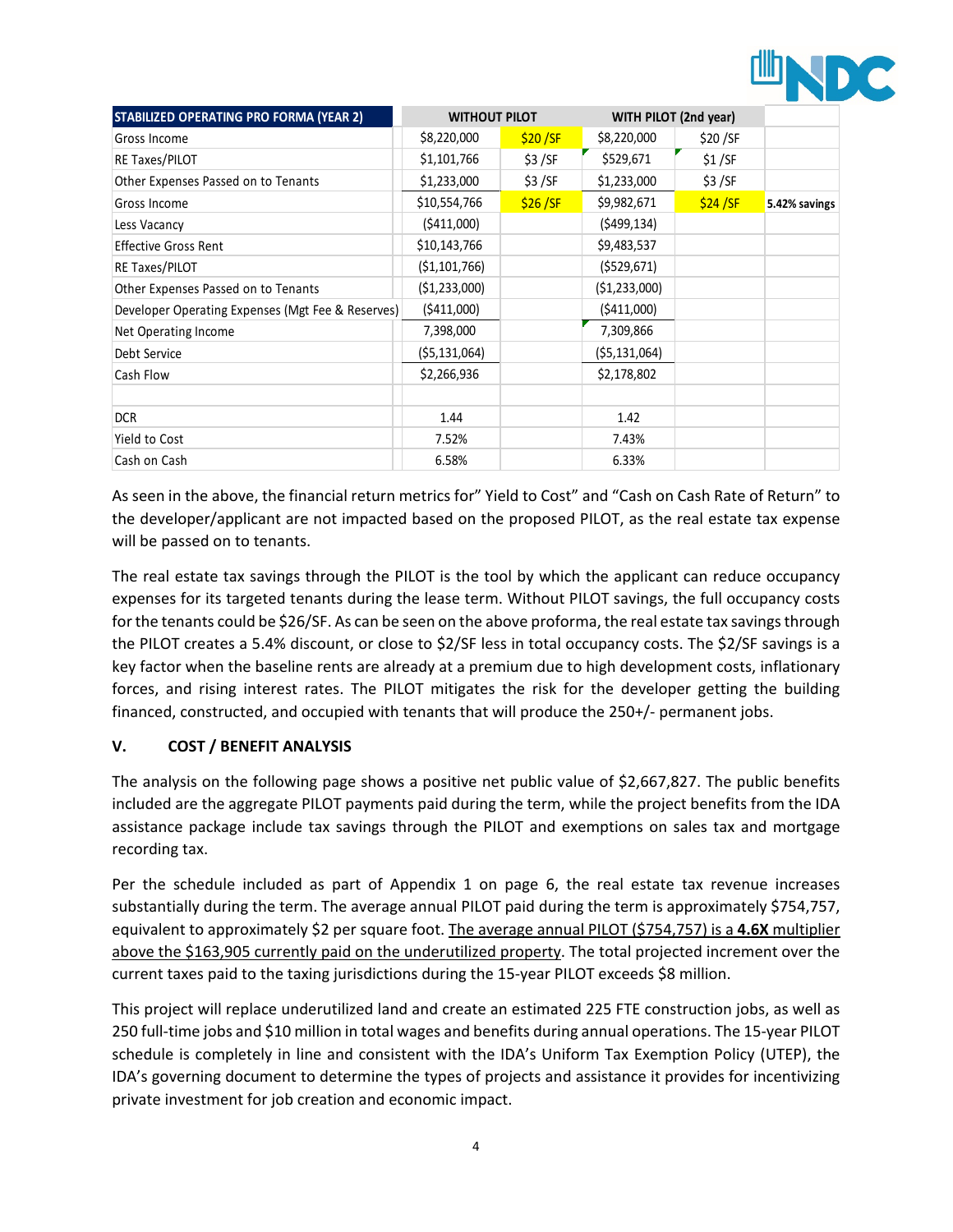

| <b>BENEFIT SUMMARY</b>                                  |                |              |  |  |  |
|---------------------------------------------------------|----------------|--------------|--|--|--|
| PILOT Over 15 Year Term                                 |                | \$11,321,361 |  |  |  |
|                                                         | $\blacksquare$ |              |  |  |  |
| Sales Tax Exemption                                     | \$2,969,156    |              |  |  |  |
| Mortgage Recording Tax Exemption                        | \$479,250      |              |  |  |  |
| RE Property Tax Savings through 15 year PILOT           | \$5,205,129    |              |  |  |  |
| <b>Total Project Financial Benefit from IDA Package</b> |                | \$8,653,535  |  |  |  |
|                                                         |                |              |  |  |  |
| <b>NET PUBLIC BENEFIT</b>                               |                | \$2,667,827  |  |  |  |

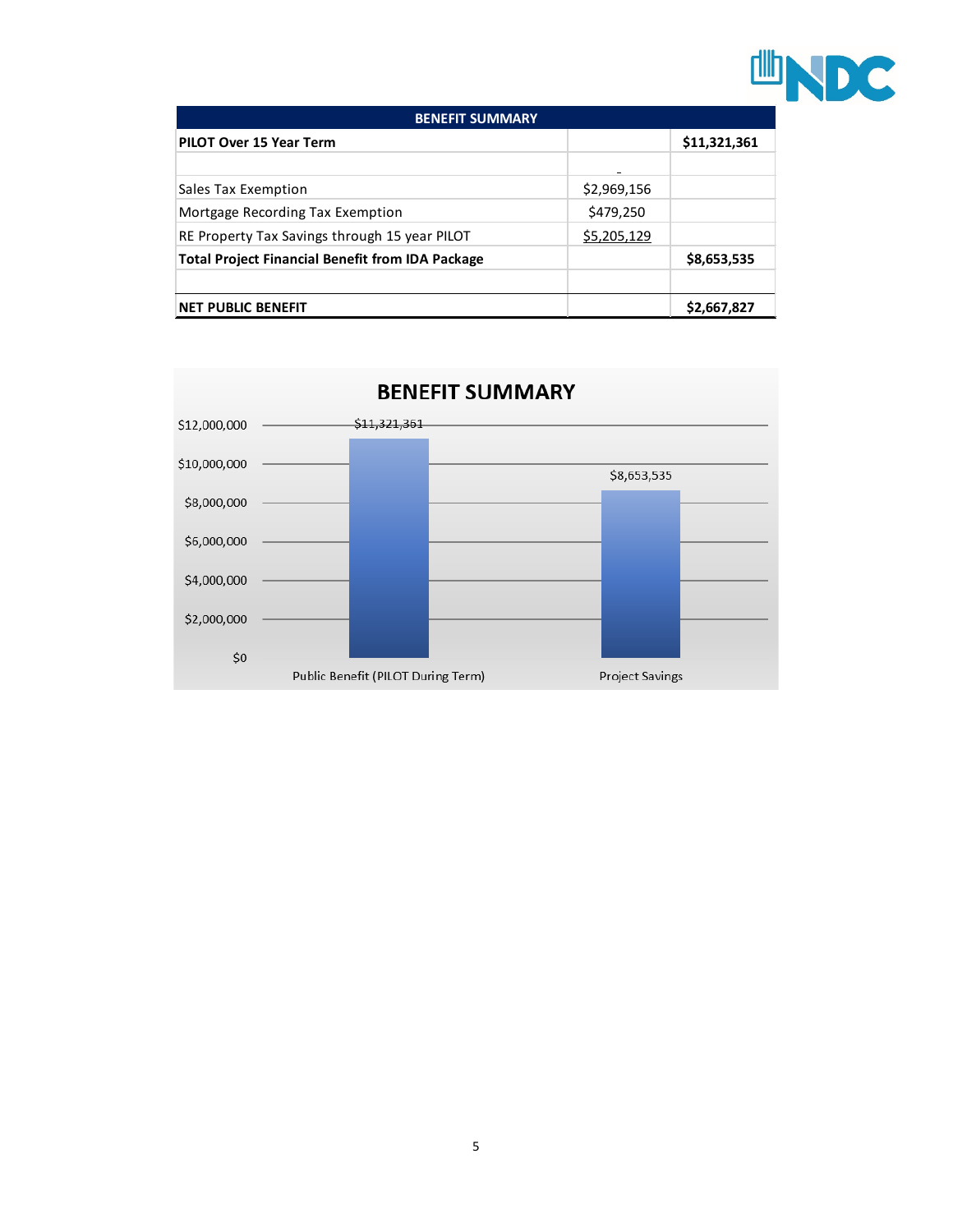

### **APPENDIX 1: PILOT SCHEDULE**

|                          |                        |                             | SPAGNOLI ROAD (FORMER NATIONAL GRID SITE) |                               |                   |                       |             |
|--------------------------|------------------------|-----------------------------|-------------------------------------------|-------------------------------|-------------------|-----------------------|-------------|
|                          | <b>TAX ASSUMPTIONS</b> |                             |                                           |                               |                   |                       |             |
| Square Feet of Building  |                        | 411,000                     |                                           |                               |                   |                       |             |
| <b>Base Taxes</b>        |                        | \$163,905                   |                                           |                               |                   |                       |             |
| <b>Improvement Taxes</b> |                        | \$937,861                   |                                           |                               |                   |                       |             |
| As Complete Taxes        |                        | \$1,101,766                 |                                           |                               |                   |                       |             |
| <b>Taxes Per Unit</b>    |                        | \$2.68                      |                                           |                               |                   |                       |             |
|                          |                        |                             |                                           |                               |                   |                       |             |
|                          | 0.00% escalator        |                             |                                           |                               |                   |                       |             |
|                          |                        |                             |                                           | <b>15 YEAR PILOT SCHEDULE</b> |                   |                       |             |
| Year                     | <b>Base Taxes</b>      | Improvement<br><b>Taxes</b> | <b>Full Taxes</b>                         | Abatement                     | <b>Savings</b>    | <b>PILOT</b>          | Increment   |
| Construction             | \$163,905              |                             |                                           |                               |                   | \$163,905             |             |
| Construction             | \$163,905              |                             |                                           |                               |                   | \$163,905             |             |
| 1                        | \$163,905              | \$937,861                   | \$1,101,766                               | 65%                           | ( \$609, 610)     | \$492,156             | \$328,251   |
| $\overline{2}$           | \$163,905              | \$937,861                   | \$1,101,766                               | 61%                           | (\$572,095)       | \$529,671             | \$365,766   |
| 3                        | \$163,905              | \$937,861                   | \$1,101,766                               | 57%                           | ( \$534, 581)     | \$567,185             | \$403,280   |
| 4                        | \$163,905              | \$937,861                   | \$1,101,766                               | 53%                           | (5497,066)        | \$604,700             | \$440,795   |
| 5                        | \$163,905              | \$937,861                   | \$1,101,766                               | 49%                           | ( \$459, 552)     | \$642,214             | \$478,309   |
| 6                        | \$163,905              | \$937,861                   | \$1,101,766                               | 45%                           | (\$422,037)       | \$679,729             | \$515,824   |
| $\overline{7}$           | \$163,905              | \$937,861                   | \$1,101,766                               | 41%                           | ( \$384, 523)     | \$717,243             | \$553,338   |
| 8                        | \$163,905              | \$937,861                   | \$1,101,766                               | 37%                           | ( \$347,009)      | \$754,757             | \$590,852   |
| 9                        | \$163,905              | \$937,861                   | \$1,101,766                               | 33%                           | ( \$309,494)      | \$792,272             | \$628,367   |
| 10                       | \$163,905              | \$937,861                   | \$1,101,766                               | 29%                           | (5271,980)        | \$829,786             | \$665,881   |
| 11                       | \$163,905              | \$937,861                   | \$1,101,766                               | 25%                           | ( \$234,465)      | \$867,301             | \$703,396   |
| 12                       | \$163,905              | \$937,861                   | \$1,101,766                               | 21%                           | ( \$196, 951)     | \$904,815             | \$740,910   |
| 13                       | \$163,905              | \$937,861                   | \$1,101,766                               | 17%                           | (\$159,436)       | \$942,330             | \$778,425   |
| 14                       | \$163,905              | \$937,861                   | \$1,101,766                               | 13%                           | ( \$121, 922)     | \$979,844             | \$815,939   |
| 15                       | \$163,905              | \$937,861                   | \$1,101,766                               | 9%                            | ( \$84,407)       | \$1,017,359           | \$853,454   |
|                          | \$2,458,575            | \$14,067,915                | \$16,526,490                              |                               | ( \$5,205,129)    | \$11,321,361          | \$8,862,786 |
|                          |                        |                             |                                           |                               | 31% of full taxes | 69% of full taxes     |             |
|                          |                        |                             |                                           |                               |                   | \$754,757 annual avg. |             |